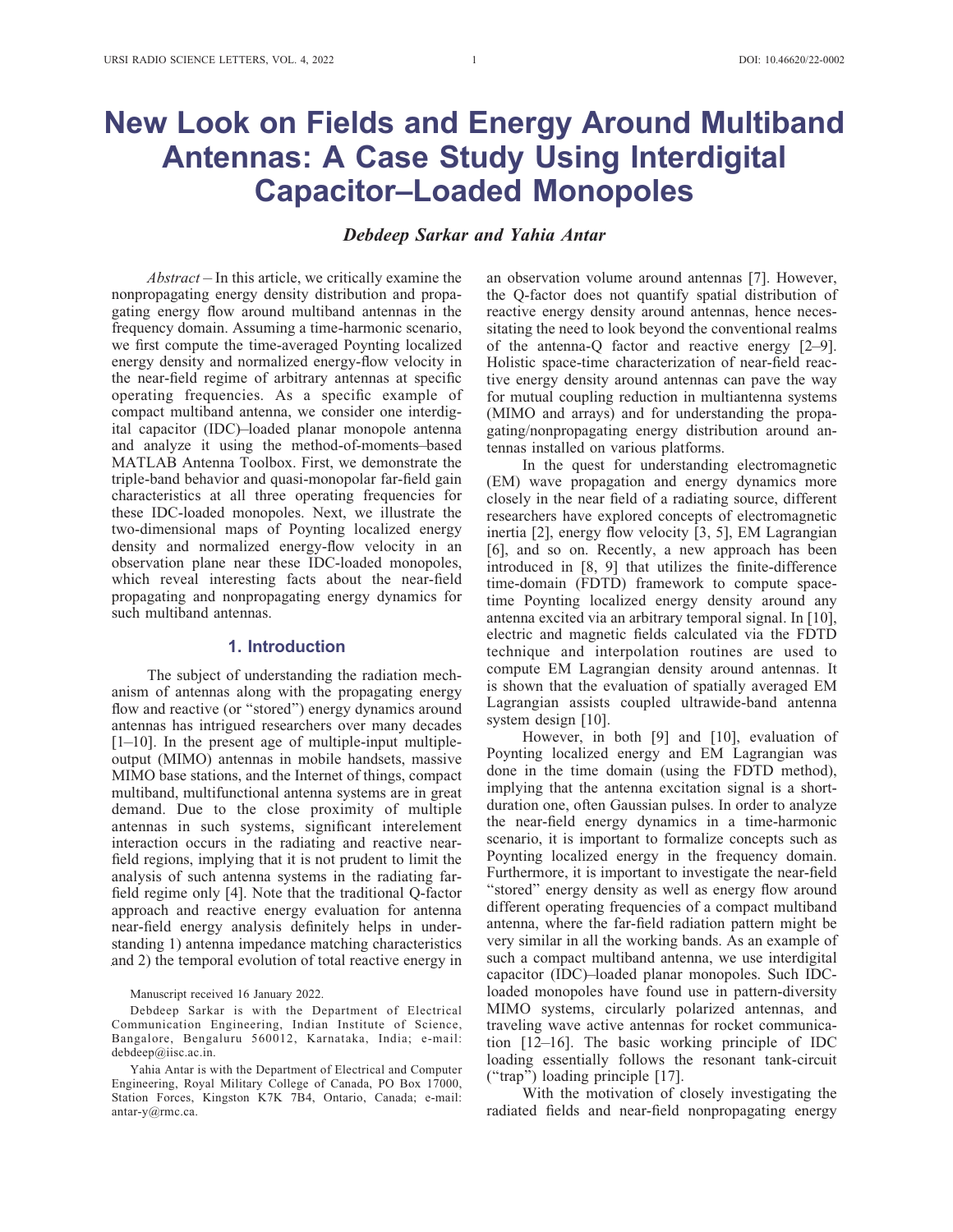density around multiband antennas such as IDC-loaded monopoles, we presented some initial studies in [11]. The present article is a follow-up of [11], where we demonstrate the application of the MATLAB Antenna Toolbox in the computation of time-averaged Poynting localized energy density and normalized energy-flow velocity around generic antennas at any given frequency.

# 2. Spatial Maps of Poynting Localized Energy Density and Normalized Flow **Velocity**

We recall that the instantaneous Poynting localized energy density  $\tilde{w}_{loc} = \tilde{w}_{loc}(\mathbf{r}, t)$  at a point with position vector  $\bf{r}$  and time instant  $t$  can be expressed in terms of total energy density  $\tilde{u} = \tilde{u}(\mathbf{r}, t)$  and local Poynting vector  $S = S(r, t)$  as [8, 9]

$$
\tilde{w}_{\text{loc}} = \tilde{u} - \frac{|\tilde{\mathbf{S}}|}{v} \tag{1}
$$

where

$$
\tilde{u} = \frac{1}{2}\varepsilon \tilde{\mathbf{E}} \cdot \tilde{\mathbf{E}} + \frac{1}{2}\mu \tilde{\mathbf{H}} \cdot \tilde{\mathbf{H}} \text{ and } \tilde{\mathbf{S}} = \tilde{\mathbf{E}} \times \tilde{\mathbf{H}} \qquad (2)
$$

Here,  $\mathbf{\hat{E}} = \mathbf{\hat{E}}(\mathbf{r}, t)$  and  $\mathbf{\hat{H}} = \mathbf{\hat{H}}(\mathbf{r}, t)$  represent the instantaneous electric and magnetic field intensities at P, and  $\varepsilon$ and  $\mu$  stand for, respectively, the value of permittivity and permeability at that point. The velocity of the EM wave is  $v = 1/\sqrt{\mu \epsilon}$ , assuming the medium under consideration to be linear, isotropic, and homogeneous. For free space, v simply reduces to  $c = 1/\sqrt{\mu_0 \epsilon_0}$  (i.e., the speed of light).

In [8] and [9], we deployed the FDTD method and field-interpolation techniques to obtain  $\hat{E}$  and  $\hat{H}$  in the near field of antennas for any temporal excitation (which could be short-duration Gaussian pulses). Using these  $E$  and  $H$ , one can obtain the spatiotemporal distribution of  $\tilde{w}_{\text{loc}}$  and consequently calculate time/ space-averaged quantities [8, 9]. In this article, we extend this time-domain approach introduced in [8, 9] for frequency-domain solvers such as the method-ofmoments (MoM)–based MATLAB Antenna Toolbox. In such frequency domain solvers, one obtains a nearzone electric and magnetic field (in phasor form) around antennas having specific excitation amplitude and phase, considering the time-harmonic scenario (i.e., implicit  $e^{j\omega t}$  time dependence). Note that the instantaneous field values  $E(\mathbf{r}, t)$  and  $H(\mathbf{r}, t)$  can be expressed in terms of phasors  $\mathbf{E} = \mathbf{E}(\mathbf{r})$  and  $\mathbf{H} = \mathbf{H}(\mathbf{r})$  as follows:

$$
\tilde{\mathbf{E}} = \text{Re}\left[\mathbf{E}e^{j\omega t}\right] = \frac{1}{2}\mathbf{E}e^{j\omega t} + \frac{1}{2}\mathbf{E}^*e^{-j\omega t} \tag{3}
$$

$$
\tilde{\mathbf{H}} = \text{Re} \left[ \mathbf{H} e^{j\omega t} \right] = \frac{1}{2} \mathbf{H} e^{j\omega t} + \frac{1}{2} \mathbf{H}^* e^{-j\omega t} \tag{4}
$$

Previously, we used instantaneous  $\tilde{w}_{loc}$  expression in terms of  $\tilde{E}$  and  $\tilde{H}$  and applied it in time-domain simulation paradigm. In the present scenario, we intend to obtain the expression for Poynting localized energy density  $w_{loc} = w_{loc}(\mathbf{r})$  in terms of **E** and **H**, which can be suitable for application in frequency-domain solvers.

With this objective, we recall the expressions for time-averaged total EM energy density  $u_{av} = u_{av}(\mathbf{r})$  and time-averaged Poynting vector  $S_{av} = S_{av}(r)$  at a point (proof given in the appendix)

$$
u_{\rm av} = \frac{1}{4}\varepsilon \mathbf{E} \cdot \mathbf{E}^* + \frac{1}{4}\mu \mathbf{H} \cdot \mathbf{H}^* \tag{5}
$$

$$
\mathbf{S}_{\text{av}} = \frac{1}{2} \text{Re}[\mathbf{E} \times \mathbf{H}^*]
$$
 (6)

Using  $u_{av}$  and  $S_{av}$ , we can obtain the expression of time-averaged Poynting localized energy density  $w_{loc}$  as

$$
w_{\text{loc}} = u_{\text{av}} - \frac{|\mathbf{S}_{\text{av}}|}{v} \tag{7}
$$

Note that  $w_{loc}$  is *not equal to* a simple time-averaged value of  $\tilde{w}_{loc}$ . Additionally, inspired from [3] and [5], we utilize the concept of normalized time-averaged energy flow velocity  $v_{\text{norm}} = v_{\text{norm}}(\mathbf{r})$  as follows:

$$
v_{\text{norm}} = \frac{|\mathbf{S}_{\text{av}}|}{\nu u_{\text{av}}} = \frac{2\sqrt{\mu\varepsilon}|\mathbf{E} \times \mathbf{H}^*|}{\varepsilon \mathbf{E} \cdot \mathbf{E}^* + \mu \mathbf{H} \cdot \mathbf{H}^*}
$$
(8)

Using any frequency-domain full-wave simulation tool, one can obtain  $E$  and  $H$  at a point  $r$  around any antenna for a specific frequency. After that, the spatial maps (variation with respect to given **r**) of  $w_{loc}$  and  $v<sub>norm</sub>$  in the antenna near-field regime can be computed via (7) and (8). It can be shown that in the far-field regime (free space with  $\varepsilon = \varepsilon_0$  and  $\mu = \mu_0$ ),  $w_{\text{loc}} \to 0$ and  $v_{\text{norm}} \rightarrow 1$ . In the subsequent section, we critically examine the spatial distribution of  $w_{\text{loc}}$  and  $v_{\text{norm}}$  around a representative compact multiband antenna (i.e., IDCloaded monopole).

# 3. Case Study: Near Field Analysis of Triple-Band IDC-Loaded Monopoles

Figure 1 shows the schematic diagram of a singleport planar monopole of length  $L_M$  and width  $W_M$ mounted on a ground plane of area  $L_g \times W_g$ . An IDC structure of length  $L_{ide}$  and finger width w is etched out from the radiating arm of the monopole (Figure 1). Note that in this article, we perform mainly a conceptual analysis, so we consider monopole and ground made of a perfect electric conductor (PEC). But practically, planar monopoles with such IDC loading will be realized on a dielectric substrate, providing the muchneeded mechanical stability (refer to [13] and [14] for more details on practical fabricated prototypes of IDCloaded monopoles).

Figure 2 shows that without IDC loading, the original planar monopole of length  $L_m$  and width  $W_m$  of Figure 1 has the fundamental impedance matching point at 3.65 GHz. The  $|S_{11}| \le -10$  dB IBW (impedance bandwidth) in the lower band is 22.8% GHz. Note that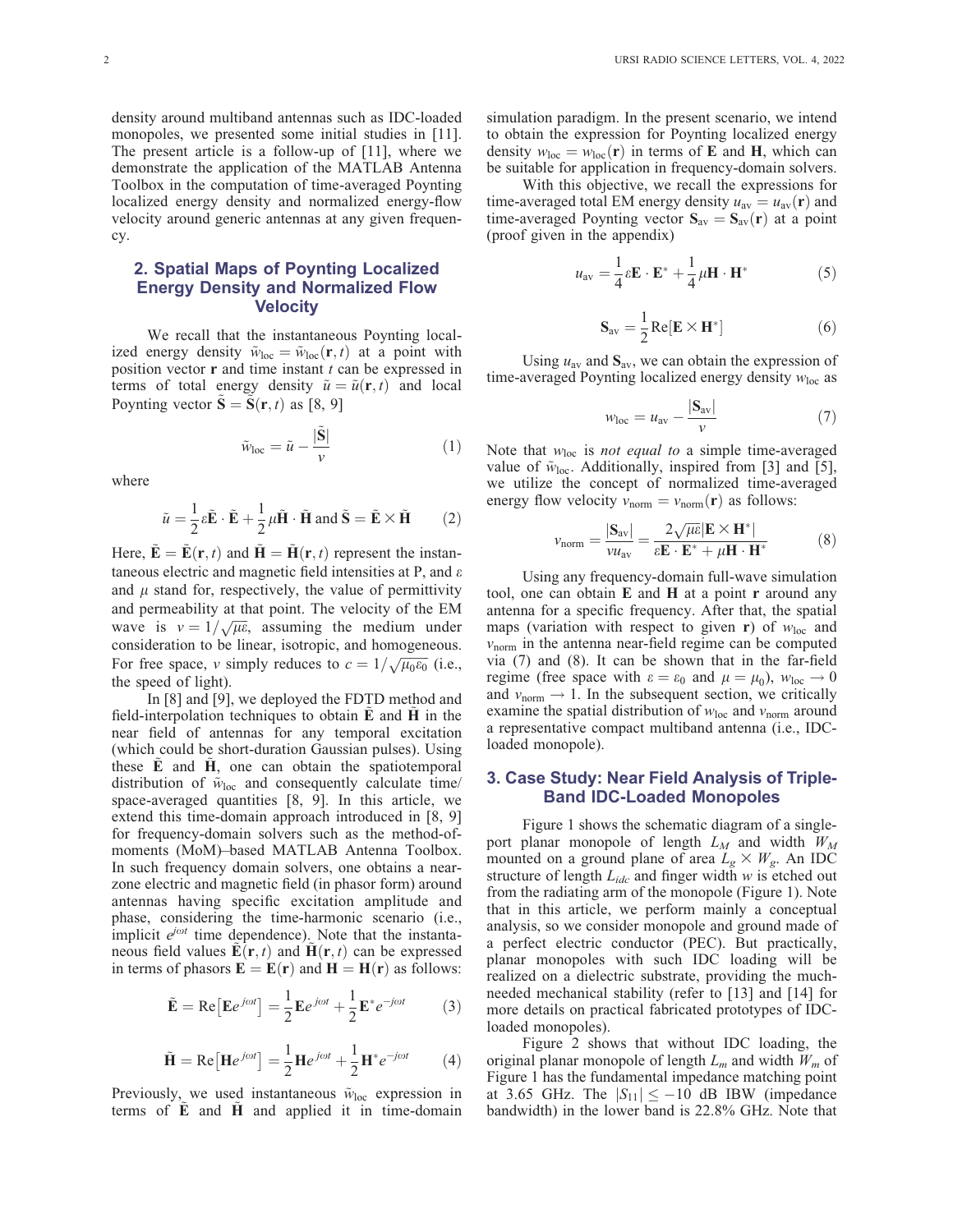

Figure 1. Schematic diagram of IDC-loaded planar monopole antenna on PEC ground plane. Dimensions (mm):  $\bar{L}_g = 70$ ,  $L_M = 19$ ,  $L_{ide} = 16.8$ ,  $W_M = 2.1$ , and  $w = 0.3$ .

 $L_m = 0.23\lambda_1$  at  $f_1 = 3.65$  GHz ( $\lambda_1 = c/f_1$ ), confirming that the unloaded antenna operates in its fundamental quarter-wavelength monopole operating mode  $(L_m \approx \lambda/4)$ . After the IDC loading as shown in Figure 1, the monopole exhibits triple-band characteristics with impedance matching points at 3.54 GHz, 3.98 GHz, and 4.83 GHz, respectively (Figure 2), with respective IBWs of 6.41%, 11.45%, and 1.65%. Similar tripleband response in an IDC-loaded monopole was depicted in [14].

Note that we have chosen values of  $L_M$ ,  $W_M$ ,  $L_{ide}$ , and w, the same as the CPW-fed monopole in [14]. The main two differences in the IDC-loaded monopole of Figure 1 with that of [14] are 1) the absence of dielectric substrate and 2) the presence of nonplanar ground plane. However, this does not affect the basic working principle of the IDC-loaded monopole. In fact, one can see that the presence of the dielectric substrate having relative permittivity  $\varepsilon_r$  changes the effective dielectric constant around the monopole radiating arm, thereby effectively reducing all the operating frequen-Thereby energy reducing an the operating requencies by an approximate factor of  $\sqrt{(\varepsilon_r+1)/2}$ . These multiple working frequencies (and corresponding IBWs) in the IDC-loaded monopole can be tailored by varying  $L_{ide}$  [13, 14]. Figure 3 depicts the parametric variation of  $|S_{11}|$ -versus-frequency plots for different  $L_{ide}$  values, highlighting the continuous tuning of the three bands by changing the length of IDC.



Figure 2. Frequency variation of  $|S_{11}|$  for the monopole configuration of Figure 1 with and without IDC.



Figure 3. Parametric studies on frequency variation of  $|S_{11}|$  (dB) for different values of  $L_{ide}$  (in mm).

Figure 4 illustrates the simulated three-dimensional radiation patterns of the IDC-loaded monopole at 3.54 GHz, 3.98 GHz, and 4.83 GHz. The peak gains observed at these three frequencies are observed to be 3.45 dBi, 3.9 dBi, and 3.71 dBi, respectively, which are very close to the original unloaded monopole gain of 3.44 dBi at 3.65 GHz. Additionally, two-dimensional cuts of the radiation patterns in Figure 4 also confirm the quasi-monopolar characteristics of the IDC-loaded monopole at all three frequencies (azimuthal symmetry and null along the monopole axis).

Next, we apply (7) and (8) to find the distribution of normalized  $w_{loc}$  and  $v_{norm}$  along an observation region  $x = 1$  mm away from the IDC-loaded monopole (see Figure 1), parallel to the  $yz$ -plane. The values of  $E$ 



Figure 4. Simulated three-dimensional radiation patterns along with two-dimensional pattern cuts about elevation plane ( $\phi = az = 0^{\circ}$ ) for the planar monopole of Figure 1 (with IDC) at (a) 3.54 GHz, (b) 3.98 GHz, and (c) 4.83 GHz. Note that the two-dimensional pattern cuts are with respect to elevation angle *el* and  $el = 90^{\circ}$ , equivalent to  $\theta = 0^{\circ}$ .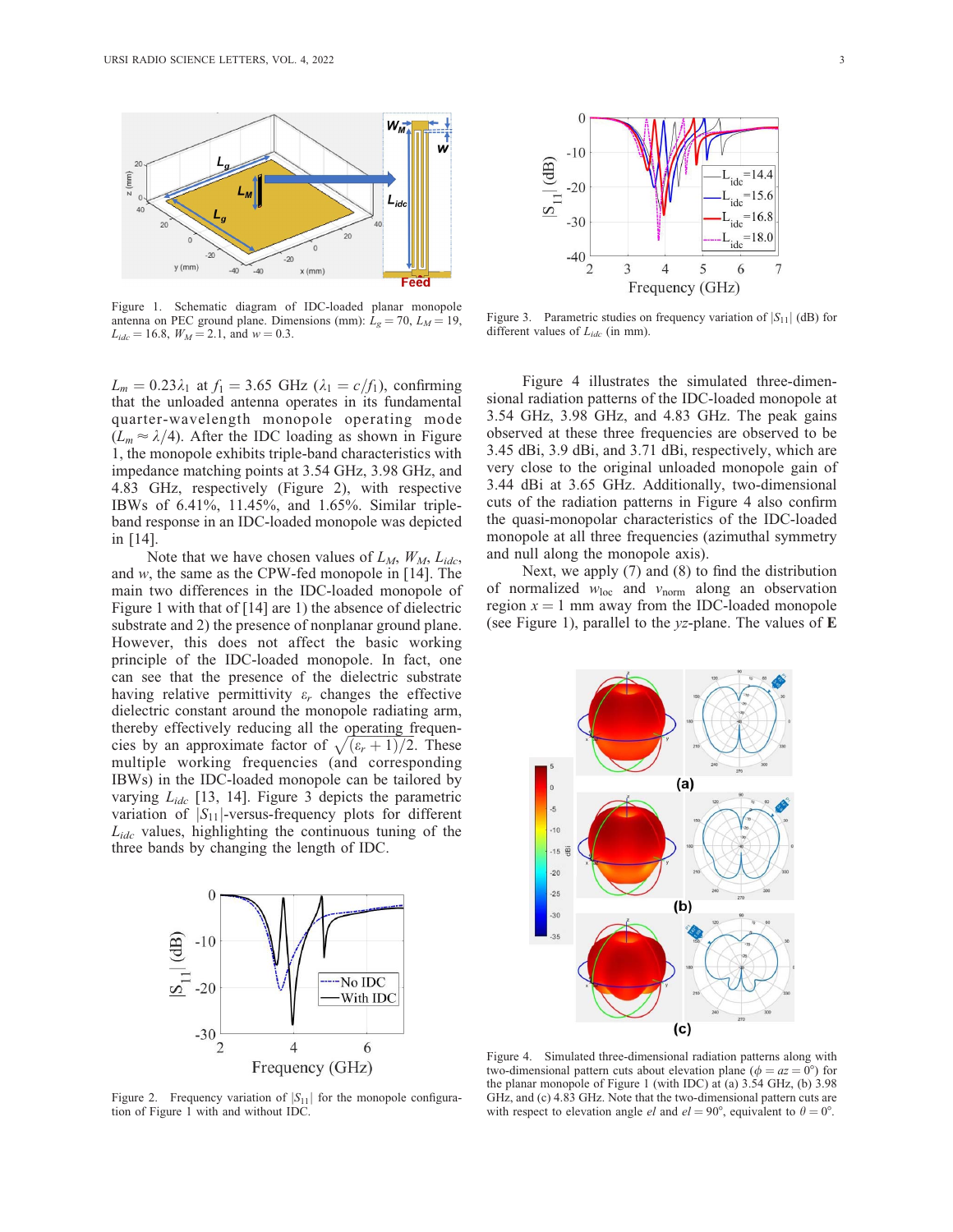



Figure 5. Spatial maps of normalized  $w_{loc}$  about the observation plane  $x = 1$  mm for the IDC-loaded monopole of Figure 1 at (a) 3.54 GHz, (b) 3.98 GHz, and (c) 4.83 GHz.

and H at each of these spatial points on the observation region are obtained via the ''EHFields'' function of the MoM-based MATLAB Antenna Toolbox for the three working frequencies of the IDC-loaded monopole of Figure 1. Note that while  $0 \le v_{\text{norm}} \le 1$  is inherently satisfied, the value of  $w_{loc}$  is normalized with respect to its maximum value on the observation region so that it can be plotted in the range of 0 to 1.

Around the tip of the IDC-loaded monopole, a high value of normalized  $w_{\text{loc}}$  at 3.54 GHz and 3.98 GHz can be observed; however, at 4.83 GHz, the intensity is much less (Figure 5). Figure 6 further demonstrates that the  $v_{\text{norm}}$  reduces in close proximity of the radiating monopole arm. As one moves away from the monopole, one can observe  $v_{\text{norm}} \rightarrow 1$  along the direction where far-field radiation dominates, which is expected.

Now the IDC-loaded monopole has far-field radiation null along  $\theta = 0^{\circ}$  for all the three frequencies, implying very low far-field energy flow in that direction (Figure 4). Interestingly, we have  $v_{\text{norm}} \rightarrow 0$  near the monopole tip at 3.54 GHz and 3.98 GHz, but a high value of  $v_{\text{norm}}$  is observed in that region at 4.83 GHz. This implies the potential of energy exchange along a

Figure 6. Spatial maps of  $v_{\text{norm}}$  about the observation plane  $x = 1$  mm for the IDC-loaded monopole of Figure 1 at (a) 3.54 GHz, (b) 3.98 GHz, and (c) 4.83 GHz.

spatial region in the antenna near field, where the traditional far-field energy flow is not possible. Clearly, the near-field propagating and nonpropagating energy dynamics around such compact resonator-loaded multiband antennas can vary, depending on the operating frequency.

## 4. Conclusion

In this article, we present a technique to obtain spatial plots of  $w_{loc}$  and  $v_{norm}$  around antennas at different operating frequencies, using the near-zone electric and magnetic field values computed via frequency-domain full-wave solvers (e.g., MoM-based MATLAB Antenna Toolbox). An example of IDCloaded monopole is considered that provides triple-band response with monopolar radiation characteristics. Based on the results, it is evident that  $w_{loc}$  and  $v_{norm}$ are potentially useful for design of mutually coupled multiband antennas for antenna arrays and MIMO systems, as they uncover important information about energy dynamics around antennas in the reactive and radiating near-field regime.